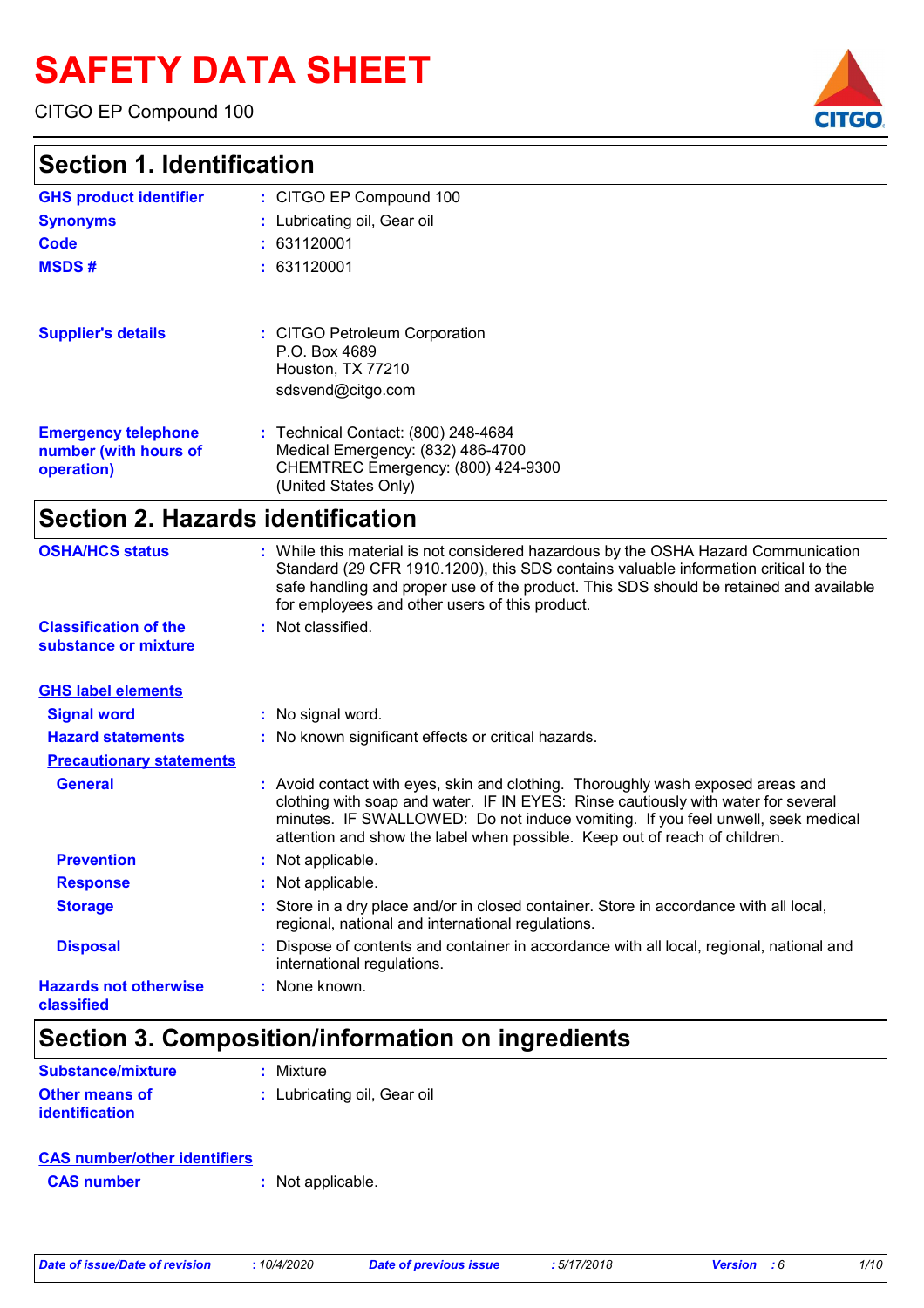### **Section 3. Composition/information on ingredients**

| <b>Ingredient name</b>                                 | %          | <b>CAS number</b> |
|--------------------------------------------------------|------------|-------------------|
| Distillates (petroleum), hydrotreated heavy paraffinic | 1≥50 - ≤75 | 64742-54-7        |
| Residual oils (petroleum), solvent-dewaxed             | I≥25 - ≤50 | 64742-62-7        |

Any concentration shown as a range is to protect confidentiality or is due to process variation.

**There are no additional ingredients present which, within the current knowledge of the supplier and in the concentrations applicable, are classified as hazardous to health or the environment and hence require reporting in this section.**

**Occupational exposure limits, if available, are listed in Section 8.**

### **Section 4. First aid measures**

#### **Description of necessary first aid measures**

| Eye contact         | : Immediately flush eyes with plenty of water, occasionally lifting the upper and lower<br>eyelids. Check for and remove any contact lenses. Get medical attention if irritation                                                       |  |
|---------------------|----------------------------------------------------------------------------------------------------------------------------------------------------------------------------------------------------------------------------------------|--|
| <b>Inhalation</b>   | : Remove victim to fresh air and keep at rest in a position comfortable for breathing. Get<br>medical attention if symptoms occur.                                                                                                     |  |
| <b>Skin contact</b> | : Flush contaminated skin with plenty of water. Remove contaminated clothing and<br>shoes. Get medical attention if symptoms occur.                                                                                                    |  |
| <b>Ingestion</b>    | : Wash out mouth with water. Remove victim to fresh air and keep at rest in a position<br>comfortable for breathing. Do not induce vomiting unless directed to do so by medical<br>personnel. Get medical attention if symptoms occur. |  |

#### **Most important symptoms/effects, acute and delayed**

| <b>Potential acute health effects</b> |                                                                                                                                |
|---------------------------------------|--------------------------------------------------------------------------------------------------------------------------------|
| Eye contact                           | : No known significant effects or critical hazards.                                                                            |
| <b>Inhalation</b>                     | : No known significant effects or critical hazards.                                                                            |
| <b>Skin contact</b>                   | : No known significant effects or critical hazards.                                                                            |
| <b>Ingestion</b>                      | : No known significant effects or critical hazards.                                                                            |
| <b>Over-exposure signs/symptoms</b>   |                                                                                                                                |
| Eye contact                           | : No specific data.                                                                                                            |
| <b>Inhalation</b>                     | : No specific data.                                                                                                            |
| <b>Skin contact</b>                   | : No specific data.                                                                                                            |
| <b>Ingestion</b>                      | No specific data.                                                                                                              |
|                                       | Indication of immediate medical attention and special treatment needed, if necessary                                           |
| <b>Notes to physician</b>             | : Treat symptomatically. Contact poison treatment specialist immediately if large<br>quantities have been ingested or inhaled. |
| <b>Specific treatments</b>            | : Treat symptomatically and supportively.                                                                                      |

**Protection of first-aiders :** No action shall be taken involving any personal risk or without suitable training.

### **See toxicological information (Section 11)**

### **Section 5. Fire-fighting measures**

| <b>Extinguishing media</b>                           |               |                                                                                       |            |                    |      |
|------------------------------------------------------|---------------|---------------------------------------------------------------------------------------|------------|--------------------|------|
| <b>Suitable extinguishing</b><br>media               |               | : Use an extinguishing agent suitable for the surrounding fire.                       |            |                    |      |
| Unsuitable extinguishing<br>media                    | : None known. |                                                                                       |            |                    |      |
| <b>Specific hazards arising</b><br>from the chemical |               | : In a fire or if heated, a pressure increase will occur and the container may burst. |            |                    |      |
| Date of issue/Date of revision                       | :10/4/2020    | <b>Date of previous issue</b>                                                         | :5/17/2018 | <b>Version</b> : 6 | 2/10 |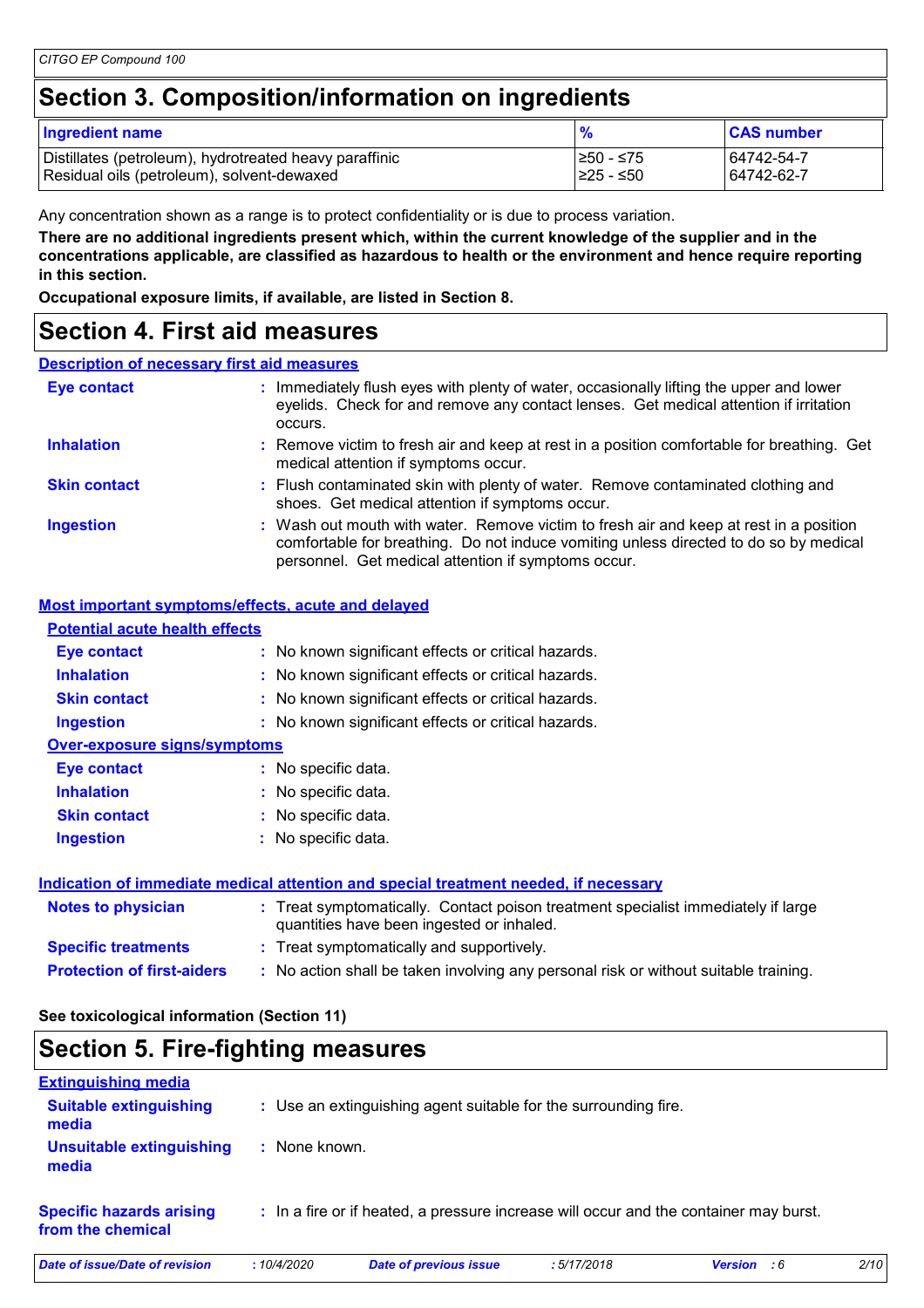## **Section 5. Fire-fighting measures**

| <b>Hazardous thermal</b><br>decomposition products       | No specific data.                                                                                                                                                                                   |
|----------------------------------------------------------|-----------------------------------------------------------------------------------------------------------------------------------------------------------------------------------------------------|
| <b>Special protective actions</b><br>for fire-fighters   | : Promptly isolate the scene by removing all persons from the vicinity of the incident if<br>there is a fire. No action shall be taken involving any personal risk or without suitable<br>training. |
| <b>Special protective</b><br>equipment for fire-fighters | : Fire-fighters should wear appropriate protective equipment and self-contained breathing<br>apparatus (SCBA) with a full face-piece operated in positive pressure mode.                            |
|                                                          |                                                                                                                                                                                                     |

## **Section 6. Accidental release measures**

|                                                       | <b>Personal precautions, protective equipment and emergency procedures</b>                                                                                                                                                                                                                                                                                                                                                                                                                                                                                                                 |
|-------------------------------------------------------|--------------------------------------------------------------------------------------------------------------------------------------------------------------------------------------------------------------------------------------------------------------------------------------------------------------------------------------------------------------------------------------------------------------------------------------------------------------------------------------------------------------------------------------------------------------------------------------------|
| For non-emergency<br>personnel                        | : No action shall be taken involving any personal risk or without suitable training.<br>Evacuate surrounding areas. Keep unnecessary and unprotected personnel from<br>entering. Do not touch or walk through spilled material. Put on appropriate personal<br>protective equipment.                                                                                                                                                                                                                                                                                                       |
| For emergency responders                              | : If specialized clothing is required to deal with the spillage, take note of any information in<br>Section 8 on suitable and unsuitable materials. See also the information in "For non-<br>emergency personnel".                                                                                                                                                                                                                                                                                                                                                                         |
| <b>Environmental precautions</b>                      | : Avoid dispersal of spilled material and runoff and contact with soil, waterways, drains<br>and sewers. Inform the relevant authorities if the product has caused environmental<br>pollution (sewers, waterways, soil or air).                                                                                                                                                                                                                                                                                                                                                            |
| Methods and materials for containment and cleaning up |                                                                                                                                                                                                                                                                                                                                                                                                                                                                                                                                                                                            |
| <b>Small spill</b>                                    | : Stop leak if without risk. Move containers from spill area. Dilute with water and mop up<br>if water-soluble. Alternatively, or if water-insoluble, absorb with an inert dry material and<br>place in an appropriate waste disposal container. Dispose of via a licensed waste<br>disposal contractor.                                                                                                                                                                                                                                                                                   |
| <b>Large spill</b>                                    | : Stop leak if without risk. Move containers from spill area. Prevent entry into sewers,<br>water courses, basements or confined areas. Wash spillages into an effluent treatment<br>plant or proceed as follows. Contain and collect spillage with non-combustible,<br>absorbent material e.g. sand, earth, vermiculite or diatomaceous earth and place in<br>container for disposal according to local regulations (see Section 13). Dispose of via a<br>licensed waste disposal contractor. Note: see Section 1 for emergency contact<br>information and Section 13 for waste disposal. |

## **Section 7. Handling and storage**

#### **Precautions for safe handling**

| <b>Protective measures</b><br><b>Advice on general</b><br>occupational hygiene   | : Put on appropriate personal protective equipment (see Section 8).<br>Eating, drinking and smoking should be prohibited in areas where this material is<br>handled, stored and processed. Workers should wash hands and face before eating,<br>drinking and smoking. Remove contaminated clothing and protective equipment before<br>entering eating areas. See also Section 8 for additional information on hygiene<br>measures.                                                                                                                                                                                                                                                                                                                                                                                                                                                                                                 |
|----------------------------------------------------------------------------------|------------------------------------------------------------------------------------------------------------------------------------------------------------------------------------------------------------------------------------------------------------------------------------------------------------------------------------------------------------------------------------------------------------------------------------------------------------------------------------------------------------------------------------------------------------------------------------------------------------------------------------------------------------------------------------------------------------------------------------------------------------------------------------------------------------------------------------------------------------------------------------------------------------------------------------|
| <b>Conditions for safe storage,</b><br>including any<br><b>incompatibilities</b> | : Store in accordance with local regulations. Store in original container protected from<br>direct sunlight in a dry, cool and well-ventilated area, away from incompatible materials<br>(see Section 10) and food and drink. Keep container tightly closed and sealed until<br>ready for use. Containers that have been opened must be carefully resealed and kept<br>upright to prevent leakage. Do not store in unlabeled containers. Use appropriate<br>containment to avoid environmental contamination. See Section 10 for incompatible<br>materials before handling or use.<br>Bulk Storage Conditions: Maintain all storage tanks in accordance with applicable<br>regulations. Use necessary controls to monitor tank inventories. Inspect all storage<br>tanks on a periodic basis. Test tanks and associated piping for tightness. Maintain the<br>automatic leak detection devices to assure proper working condition. |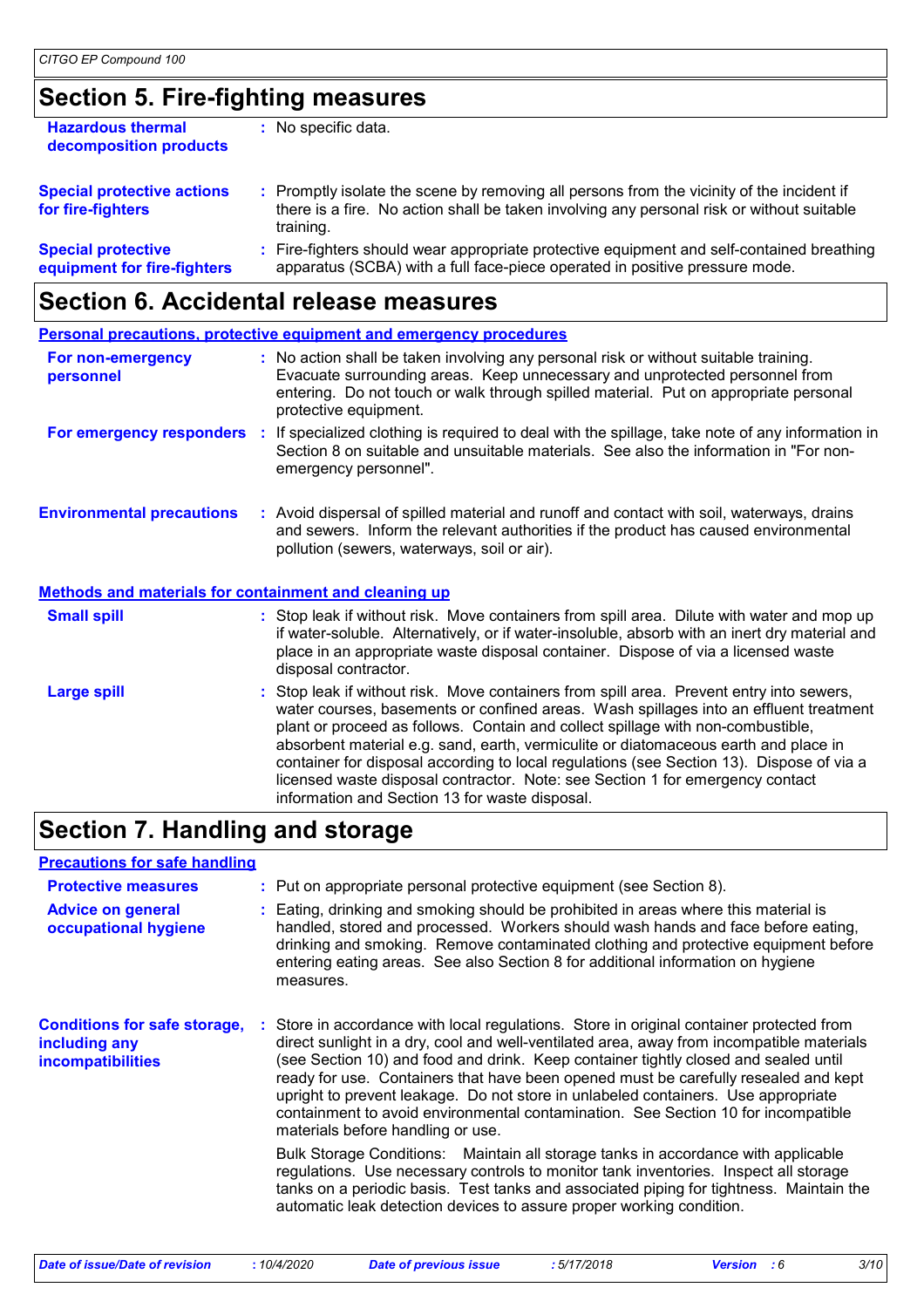## **Section 8. Exposure controls/personal protection**

#### **Control parameters**

#### **Occupational exposure limits**

| <b>Ingredient name</b>                                                                               |  |                                                                                                                                                                                                                                                                                                                                                                                                                                                                                                                                                     | <b>Exposure limits</b>                                                                                                                                                                                                                                                                                                                                                                                                                                                                                                                                                                                                                                  |  |  |
|------------------------------------------------------------------------------------------------------|--|-----------------------------------------------------------------------------------------------------------------------------------------------------------------------------------------------------------------------------------------------------------------------------------------------------------------------------------------------------------------------------------------------------------------------------------------------------------------------------------------------------------------------------------------------------|---------------------------------------------------------------------------------------------------------------------------------------------------------------------------------------------------------------------------------------------------------------------------------------------------------------------------------------------------------------------------------------------------------------------------------------------------------------------------------------------------------------------------------------------------------------------------------------------------------------------------------------------------------|--|--|
| Distillates (petroleum), hydrotreated heavy paraffinic<br>Residual oils (petroleum), solvent-dewaxed |  |                                                                                                                                                                                                                                                                                                                                                                                                                                                                                                                                                     | ACGIH TLV (United States, 3/2019).<br>TWA: 5 mg/m <sup>3</sup> 8 hours. Form: Inhalable<br>fraction<br>OSHA PEL (United States, 5/2018).<br>TWA: 5 mg/m <sup>3</sup> 8 hours.<br>NIOSH REL (United States, 10/2016).<br>TWA: 5 mg/m <sup>3</sup> 10 hours. Form: Mist<br>STEL: 10 mg/m <sup>3</sup> 15 minutes. Form: Mist<br>ACGIH TLV (United States, 6/2013).<br>TWA: 5 mg/m <sup>3</sup> 8 hours. Form: Inhalable<br>fraction<br>NIOSH REL (United States, 4/2013).<br>TWA: 5 mg/m <sup>3</sup> 10 hours. Form: Mist<br>STEL: 10 mg/m <sup>3</sup> 15 minutes. Form: Mist<br>OSHA PEL (United States, 2/2013).<br>TWA: 5 mg/m <sup>3</sup> 8 hours. |  |  |
| <b>Appropriate engineering</b><br><b>controls</b>                                                    |  | contaminants.                                                                                                                                                                                                                                                                                                                                                                                                                                                                                                                                       | : Good general ventilation should be sufficient to control worker exposure to airborne                                                                                                                                                                                                                                                                                                                                                                                                                                                                                                                                                                  |  |  |
| <b>Environmental exposure</b><br><b>controls</b>                                                     |  | : Emissions from ventilation or work process equipment should be checked to ensure<br>they comply with the requirements of environmental protection legislation. In some<br>cases, vapor controls, filters or engineering modifications to the process equipment will<br>be necessary to reduce emissions to acceptable levels.                                                                                                                                                                                                                     |                                                                                                                                                                                                                                                                                                                                                                                                                                                                                                                                                                                                                                                         |  |  |
| <b>Individual protection measures</b>                                                                |  |                                                                                                                                                                                                                                                                                                                                                                                                                                                                                                                                                     |                                                                                                                                                                                                                                                                                                                                                                                                                                                                                                                                                                                                                                                         |  |  |
| <b>Hygiene measures</b>                                                                              |  | : Wash hands, forearms and face thoroughly after handling chemical products, before<br>eating, smoking and using the lavatory and at the end of the working period.<br>Appropriate techniques should be used to remove potentially contaminated clothing.<br>Wash contaminated clothing before reusing. Ensure that eyewash stations and safety<br>showers are close to the workstation location.                                                                                                                                                   |                                                                                                                                                                                                                                                                                                                                                                                                                                                                                                                                                                                                                                                         |  |  |
| <b>Eye/face protection</b>                                                                           |  | : Safety glasses equipped with side shields are recommended as minimum protection in<br>industrial settings. If contact is possible, the following protection should be worn, unless<br>the assessment indicates a higher degree of protection: chemical splash goggles.<br>Safety eyewear complying with an approved standard should be used when a risk<br>assessment indicates this is necessary to avoid exposure to liquid splashes, mists,<br>gases or dusts. If inhalation hazards exist, a full-face respirator may be required<br>instead. |                                                                                                                                                                                                                                                                                                                                                                                                                                                                                                                                                                                                                                                         |  |  |
| <b>Skin protection</b>                                                                               |  |                                                                                                                                                                                                                                                                                                                                                                                                                                                                                                                                                     |                                                                                                                                                                                                                                                                                                                                                                                                                                                                                                                                                                                                                                                         |  |  |
| <b>Hand protection</b>                                                                               |  |                                                                                                                                                                                                                                                                                                                                                                                                                                                                                                                                                     | : Chemical-resistant gloves complying with an approved standard should be worn at all<br>times when handling chemical products if a risk assessment indicates this is necessary.                                                                                                                                                                                                                                                                                                                                                                                                                                                                        |  |  |
| <b>Body protection</b>                                                                               |  | : Personal protective equipment for the body should be selected based on the task being<br>performed and the risks involved and should be approved by a specialist before<br>handling this product.                                                                                                                                                                                                                                                                                                                                                 |                                                                                                                                                                                                                                                                                                                                                                                                                                                                                                                                                                                                                                                         |  |  |
| <b>Other skin protection</b>                                                                         |  | : Avoid skin contact with liquid. Appropriate footwear and any additional skin protection<br>measures should be selected based on the task being performed and the risks involved<br>and should be approved by a specialist before handling this product. Leather boots are<br>not protective for liquid contact.                                                                                                                                                                                                                                   |                                                                                                                                                                                                                                                                                                                                                                                                                                                                                                                                                                                                                                                         |  |  |
| <b>Respiratory protection</b>                                                                        |  | respirator.                                                                                                                                                                                                                                                                                                                                                                                                                                                                                                                                         | : Avoid inhalation of gases, vapors, mists or dusts. Use a properly fitted, air-purifying or<br>supplied-air respirator complying with an approved standard if a risk assessment<br>indicates this is necessary. Respirator selection must be based on known or anticipated<br>exposure levels, the hazards of the product and the safe working limits of the selected                                                                                                                                                                                                                                                                                  |  |  |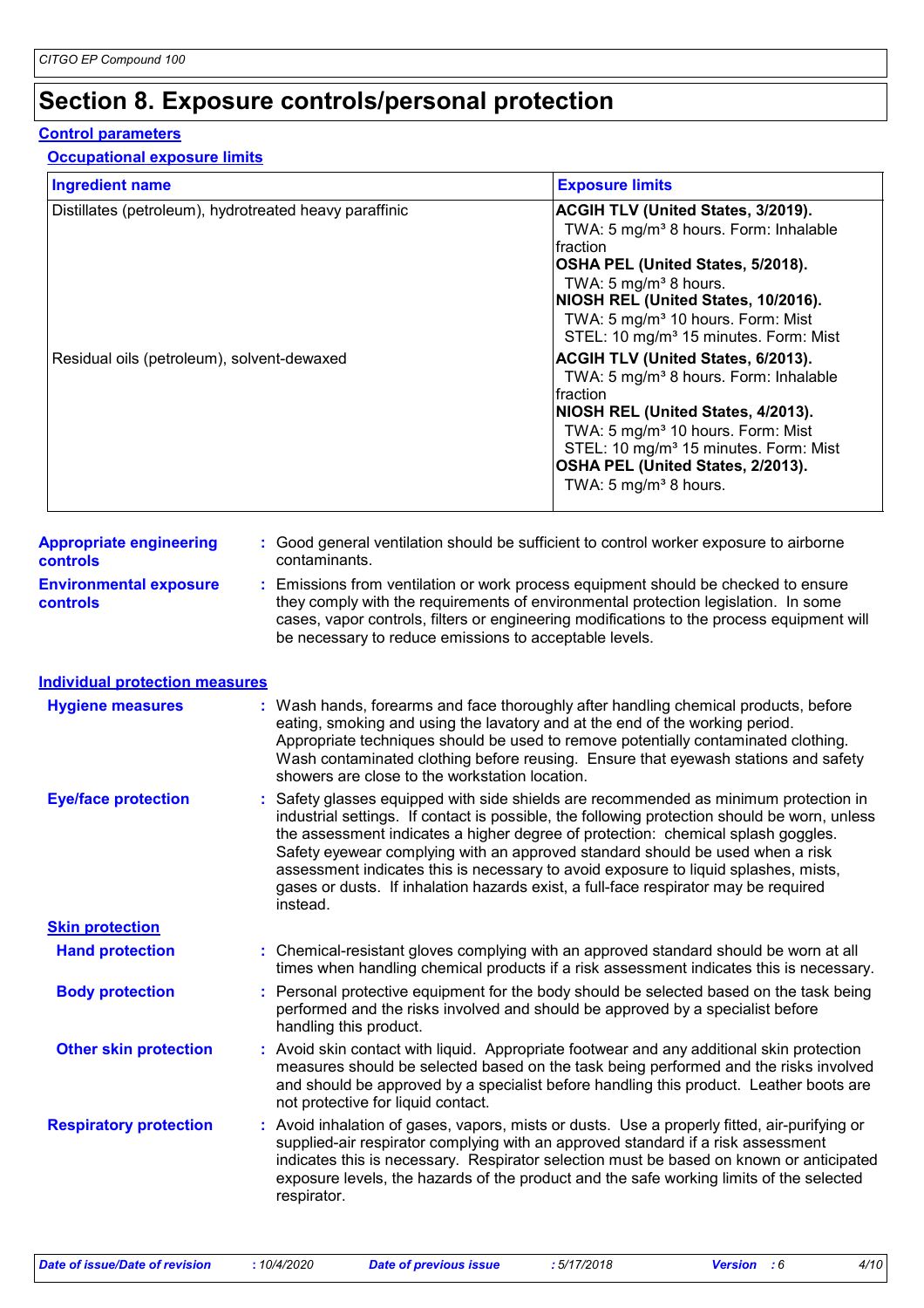## **Section 9. Physical and chemical properties**

| <b>Appearance</b>                               |                                                                                                                                                                                                                                                                                                                                    |
|-------------------------------------------------|------------------------------------------------------------------------------------------------------------------------------------------------------------------------------------------------------------------------------------------------------------------------------------------------------------------------------------|
| <b>Physical state</b>                           | : Liquid.                                                                                                                                                                                                                                                                                                                          |
| <b>Color</b>                                    | $:$ Amber.                                                                                                                                                                                                                                                                                                                         |
| <b>Odor</b>                                     | : Mild petroleum odor                                                                                                                                                                                                                                                                                                              |
| pH                                              | : Not available.                                                                                                                                                                                                                                                                                                                   |
| <b>Boiling point</b>                            | : Not available.                                                                                                                                                                                                                                                                                                                   |
| <b>Flash point</b>                              | : Closed cup: $200^{\circ}$ C (392 $^{\circ}$ F) [Pensky-Martens.]<br>Open cup: 250°C (482°F) [Cleveland.]                                                                                                                                                                                                                         |
| Lower and upper explosive<br>(flammable) limits | : Not available.                                                                                                                                                                                                                                                                                                                   |
| <b>Vapor pressure</b>                           | $:$ <0.0013 kPa (<0.01 mm Hg) [room temperature]                                                                                                                                                                                                                                                                                   |
| <b>Vapor density</b>                            | : $>1$ [Air = 1]                                                                                                                                                                                                                                                                                                                   |
| <b>Relative density</b>                         | : 0.88                                                                                                                                                                                                                                                                                                                             |
| <b>Density Ibs/gal</b>                          | : Estimated 7.34 lbs/gal                                                                                                                                                                                                                                                                                                           |
| Density gm/cm <sup>3</sup>                      | : Not available.                                                                                                                                                                                                                                                                                                                   |
| <b>Gravity, <sup>o</sup>API</b>                 | $:$ Estimated 29 $@$ 60 F                                                                                                                                                                                                                                                                                                          |
| <b>Solubility</b>                               | : Insoluble in the following materials: cold water.                                                                                                                                                                                                                                                                                |
| Flow time (ISO 2431)                            | : Not available.                                                                                                                                                                                                                                                                                                                   |
| <b>Viscosity</b>                                | : Kinematic (40°C (104°F)): 1 cm <sup>2</sup> /s (100 cSt)                                                                                                                                                                                                                                                                         |
| <b>Viscosity SUS</b>                            | : Estimated 463 SUS @104 F                                                                                                                                                                                                                                                                                                         |
| - -                                             | $\overline{a}$ and $\overline{a}$ and $\overline{a}$ and $\overline{a}$ and $\overline{a}$ and $\overline{a}$ and $\overline{a}$ and $\overline{a}$ and $\overline{a}$ and $\overline{a}$ and $\overline{a}$ and $\overline{a}$ and $\overline{a}$ and $\overline{a}$ and $\overline{a}$ and $\overline{a}$ and $\overline{a}$ and |

### **Section 10. Stability and reactivity**

| <b>Reactivity</b>                            | : Not expected to be Explosive, Self-Reactive, Self-Heating, or an Organic Peroxide<br>under US GHS Definition(s). |
|----------------------------------------------|--------------------------------------------------------------------------------------------------------------------|
| <b>Chemical stability</b>                    | : The product is stable.                                                                                           |
| <b>Possibility of hazardous</b><br>reactions | : Under normal conditions of storage and use, hazardous reactions will not occur.                                  |
| <b>Conditions to avoid</b>                   | : No specific data.                                                                                                |
| <b>Incompatible materials</b>                | : No specific data.                                                                                                |
| <b>Hazardous decomposition</b><br>products   | : Under normal conditions of storage and use, hazardous decomposition products should<br>not be produced.          |

### **Section 11. Toxicological information**

#### **Acute toxicity Information on toxicological effects**

| <b>Product/ingredient name</b>                            | <b>Result</b>                                                                                                                                                                                                                                                                                                                                                                                                                                                                                                                                                                                                                          | <b>Species</b> | <b>Dose</b> | <b>Exposure</b> |
|-----------------------------------------------------------|----------------------------------------------------------------------------------------------------------------------------------------------------------------------------------------------------------------------------------------------------------------------------------------------------------------------------------------------------------------------------------------------------------------------------------------------------------------------------------------------------------------------------------------------------------------------------------------------------------------------------------------|----------------|-------------|-----------------|
| Distillates (petroleum),<br>hydrotreated heavy paraffinic | LD50 Dermal<br>Rat                                                                                                                                                                                                                                                                                                                                                                                                                                                                                                                                                                                                                     |                | >5000 mg/kg |                 |
|                                                           | LD50 Oral                                                                                                                                                                                                                                                                                                                                                                                                                                                                                                                                                                                                                              | Rat            | >5000 mg/kg |                 |
| <b>Conclusion/Summary</b>                                 | : Distillates (petroleum), hydrotreated heavy paraffinic: Mineral oil mists derived from<br>highly refined oils are reported to have low acute and sub-acute toxicities in animals.<br>Effects from single and short-term repeated exposures to high concentrations of mineral<br>oil mists well above applicable workplace exposure levels include lung inflammatory<br>reaction, lipoid granuloma formation and lipoid pneumonia. In acute and sub-acute<br>studies involving exposures to lower concentrations of mineral oil mists at or near<br>current work place exposure levels produced no significant toxicological effects. |                |             |                 |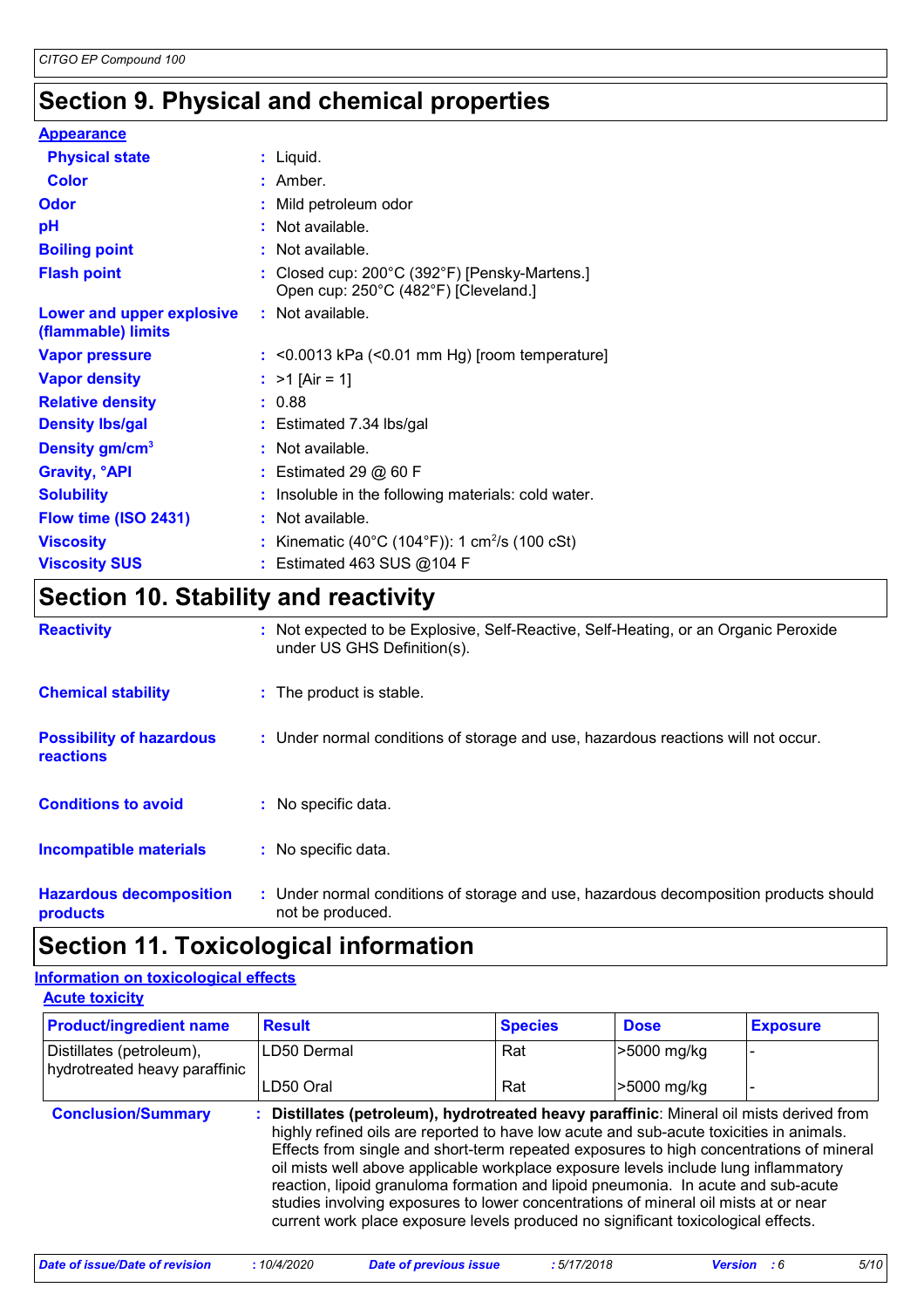## **Section 11. Toxicological information**

#### **Irritation/Corrosion**

#### Not available.

| <b>Skin</b><br><b>Eyes</b><br><b>Respiratory</b><br><b>Sensitization</b><br>Not available. | : No additional information.<br>: No additional information.<br>: No additional information. |
|--------------------------------------------------------------------------------------------|----------------------------------------------------------------------------------------------|
| <b>Skin</b><br><b>Respiratory</b><br><b>Mutagenicity</b><br>Not available.                 | : No additional information.<br>: No additional information.                                 |
| <b>Conclusion/Summary</b>                                                                  | : No additional information.                                                                 |
| <b>Carcinogenicity</b><br>Not available.                                                   |                                                                                              |
| <b>Conclusion/Summary</b><br><b>Reproductive toxicity</b><br>Not available.                | : No additional information.                                                                 |
| <b>Conclusion/Summary</b><br><b>Teratogenicity</b><br>Not available.                       | : No additional information.                                                                 |
| <b>Conclusion/Summary</b>                                                                  | : No additional information.                                                                 |
| <b>Specific target organ toxicity (single exposure)</b><br>Not available.                  |                                                                                              |
| <b>Specific target organ toxicity (repeated exposure)</b><br>Not available.                |                                                                                              |
| <b>Aspiration hazard</b><br>Not available.                                                 |                                                                                              |
| <b>Information on the likely : Not available.</b><br>routes of exposure                    |                                                                                              |
| <b>Potential acute health effects</b>                                                      |                                                                                              |
| <b>Eye contact</b>                                                                         | : No known significant effects or critical hazards.                                          |
| <b>Inhalation</b>                                                                          | No known significant effects or critical hazards.                                            |
| <b>Skin contact</b>                                                                        | No known significant effects or critical hazards.                                            |
| <b>Ingestion</b>                                                                           | : No known significant effects or critical hazards.                                          |
|                                                                                            | <b>Symptoms related to the physical, chemical and toxicological characteristics</b>          |
| <b>Eye contact</b>                                                                         | : No specific data.                                                                          |
| <b>Inhalation</b>                                                                          | No specific data.                                                                            |
| <b>Skin contact</b>                                                                        | : No specific data.                                                                          |
| <b>Ingestion</b>                                                                           | : No specific data.                                                                          |
|                                                                                            |                                                                                              |

#### **Delayed and immediate effects and also chronic effects from short and long term exposure Short term exposure**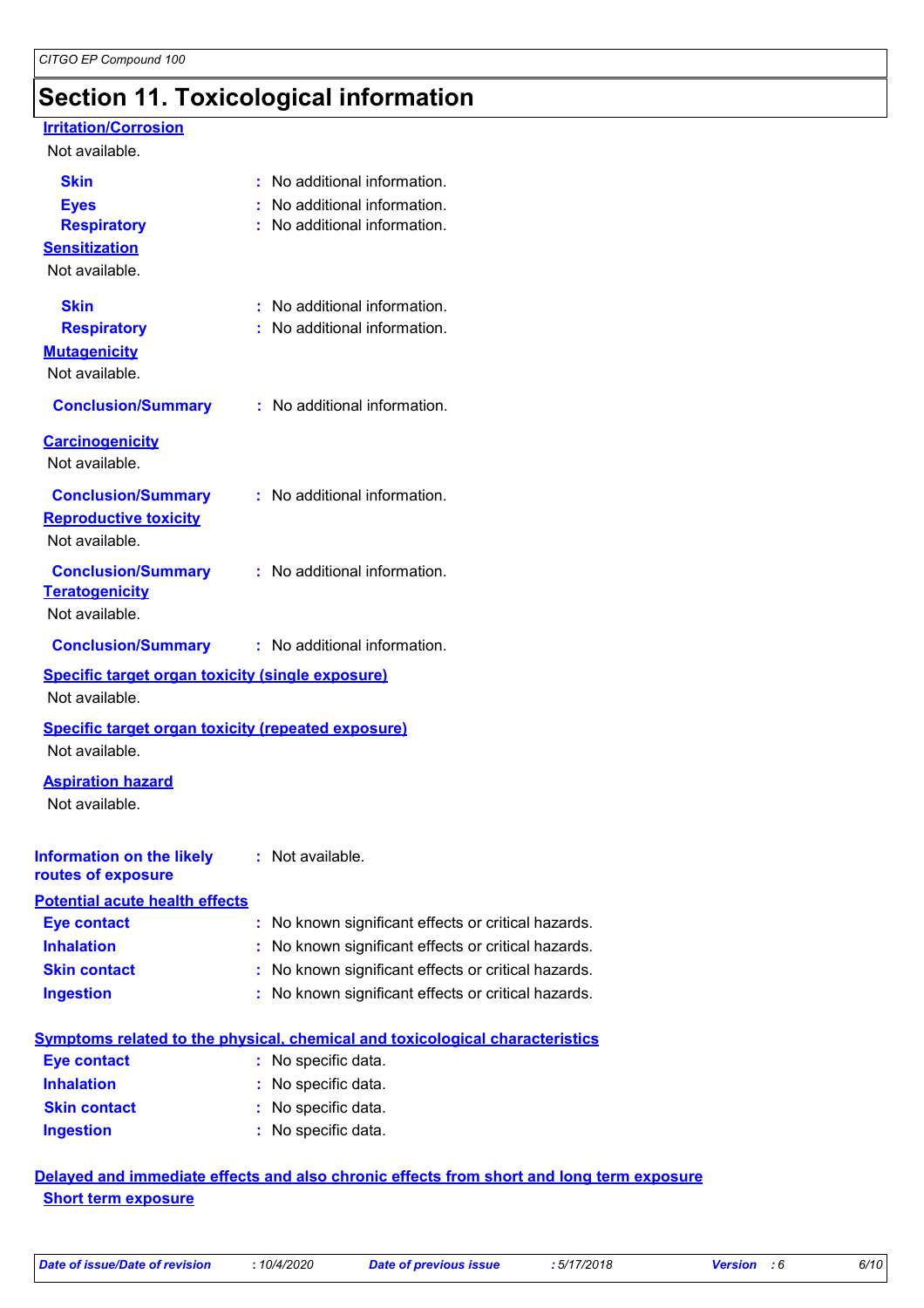## **Section 11. Toxicological information**

| <b>Potential immediate</b><br><b>effects</b> | $:$ Not available.                                  |
|----------------------------------------------|-----------------------------------------------------|
| <b>Potential delayed effects</b>             | : Not available.                                    |
| Long term exposure                           |                                                     |
| <b>Potential immediate</b><br><b>effects</b> | : Not available.                                    |
| <b>Potential delayed effects</b>             | : Not available.                                    |
| <b>Potential chronic health effects</b>      |                                                     |
| Not available.                               |                                                     |
| <b>General</b>                               | : No known significant effects or critical hazards. |
| <b>Carcinogenicity</b>                       | : No known significant effects or critical hazards. |
| <b>Mutagenicity</b>                          | : No known significant effects or critical hazards. |
| <b>Teratogenicity</b>                        | No known significant effects or critical hazards.   |
| <b>Developmental effects</b>                 | No known significant effects or critical hazards.   |
| <b>Fertility effects</b>                     | No known significant effects or critical hazards.   |
|                                              |                                                     |

## **Section 12. Ecological information**

| <b>Toxicity</b>                                         |                  |
|---------------------------------------------------------|------------------|
| Not available.                                          |                  |
| <b>Conclusion/Summary</b>                               | : Not available. |
| <b>Persistence and degradability</b>                    |                  |
| <b>Conclusion/Summary</b>                               | : Not available. |
| <b>Bioaccumulative potential</b>                        |                  |
| Not available.                                          |                  |
| <b>Mobility in soil</b>                                 |                  |
|                                                         |                  |
| <b>Soil/water partition</b><br><b>coefficient (Koc)</b> | : Not available. |

**Other adverse effects** : No known significant effects or critical hazards.

## **Section 13. Disposal considerations**

| <b>Disposal methods</b> | : The generation of waste should be avoided or minimized wherever possible. Disposal<br>of this product, solutions and any by-products should at all times comply with the<br>requirements of environmental protection and waste disposal legislation and any<br>regional local authority requirements. Dispose of surplus and non-recyclable products<br>via a licensed waste disposal contractor. Waste should not be disposed of untreated to<br>the sewer unless fully compliant with the requirements of all authorities with jurisdiction.<br>Waste packaging should be recycled. Incineration or landfill should only be considered<br>when recycling is not feasible. This material and its container must be disposed of in a<br>safe way. Empty containers or liners may retain some product residues. Avoid<br>dispersal of spilled material and runoff and contact with soil, waterways, drains and<br>sewers. |
|-------------------------|----------------------------------------------------------------------------------------------------------------------------------------------------------------------------------------------------------------------------------------------------------------------------------------------------------------------------------------------------------------------------------------------------------------------------------------------------------------------------------------------------------------------------------------------------------------------------------------------------------------------------------------------------------------------------------------------------------------------------------------------------------------------------------------------------------------------------------------------------------------------------------------------------------------------------|
|-------------------------|----------------------------------------------------------------------------------------------------------------------------------------------------------------------------------------------------------------------------------------------------------------------------------------------------------------------------------------------------------------------------------------------------------------------------------------------------------------------------------------------------------------------------------------------------------------------------------------------------------------------------------------------------------------------------------------------------------------------------------------------------------------------------------------------------------------------------------------------------------------------------------------------------------------------------|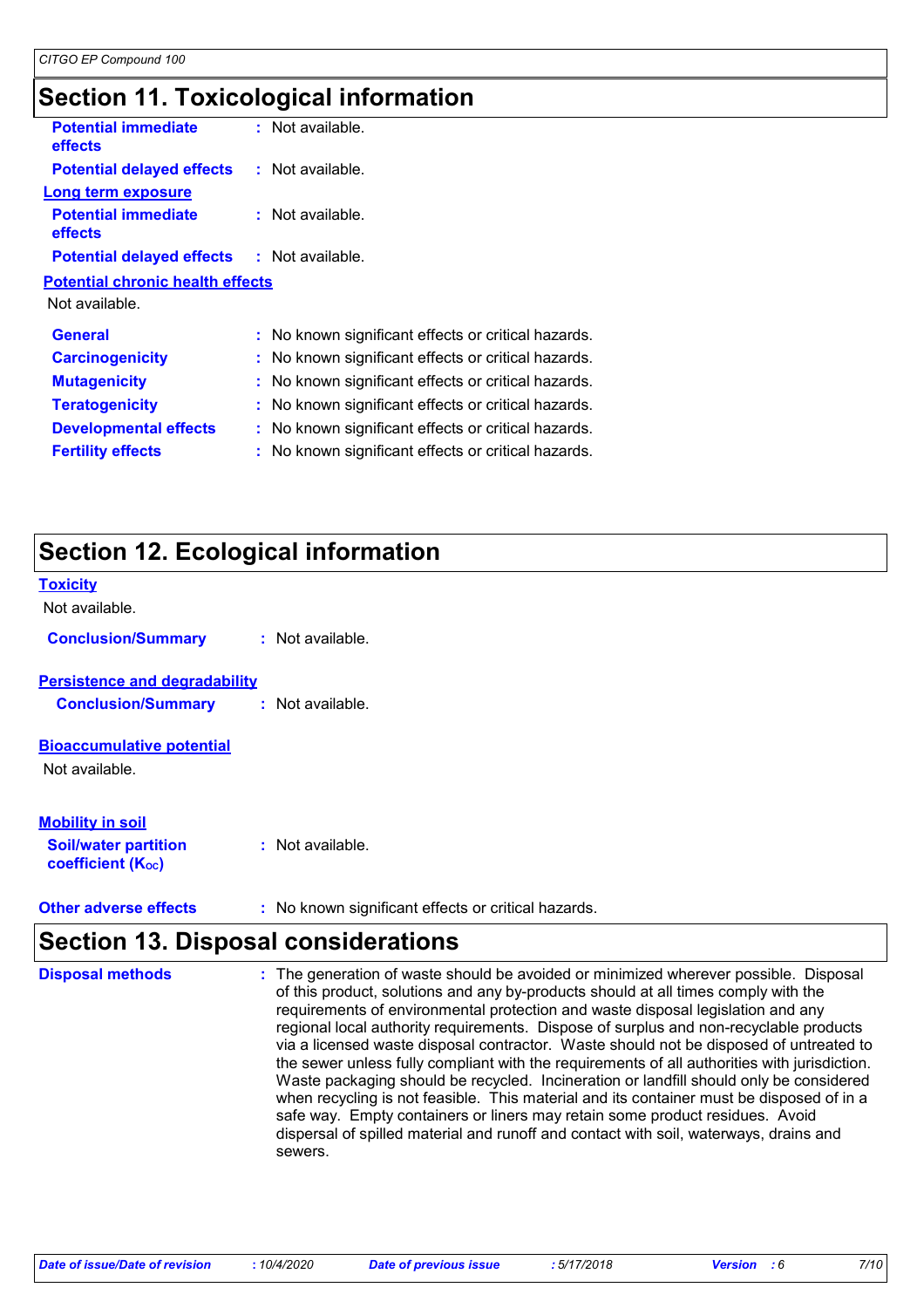## **Section 14. Transport information**

|                                      | <b>DOT Classification</b> | <b>IMDG</b>              | <b>IATA</b>    |
|--------------------------------------|---------------------------|--------------------------|----------------|
| <b>UN number</b>                     | Not regulated.            | Not regulated.           | Not regulated. |
| <b>UN proper</b><br>shipping name    |                           |                          |                |
| <b>Transport</b><br>hazard class(es) |                           |                          |                |
| <b>Packing group</b>                 | $\overline{\phantom{a}}$  | $\overline{\phantom{0}}$ | -              |
| Environmental<br>hazards             | No.                       | No.                      | No.            |

**Special precautions for user** : Transport within user's premises: always transport in closed containers that are upright and secure. Ensure that persons transporting the product know what to do in the event of an accident or spillage.

**Transport in bulk according to Annex II of MARPOL and the IBC Code :** Not available.

### **Section 15. Regulatory information**

**U.S. Federal regulations : United States inventory (TSCA 8b)**: All components are listed or exempted. This material is classified as an oil under Section 311 of the Clean Water Act (CWA) and the Oil Pollution Act of 1990 (OPA). Discharges or spills which produce a visible sheen on waters of the United States, their adjoining shorelines, or into conduits leading to surface waters must be reported to the EPA's National Response Center at (800) 424-8802.

| <b>SARA 302/304</b>                           |                   |
|-----------------------------------------------|-------------------|
| <b>Composition/information on ingredients</b> |                   |
| <b>SARA 304 RQ</b>                            | : Not applicable. |
| <b>SARA 311/312</b>                           |                   |
| <b>Classification</b>                         | : Not applicable. |
| <b>Composition/information on ingredients</b> |                   |
| No products were found.                       |                   |
|                                               |                   |

| <b>State regulations</b> |                                      |
|--------------------------|--------------------------------------|
| <b>Massachusetts</b>     | : None of the components are listed. |
| <b>New York</b>          | : None of the components are listed. |
| <b>New Jersey</b>        | : None of the components are listed. |
| <b>Pennsylvania</b>      | : None of the components are listed. |

#### **California Prop. 65 Clear and Reasonable Warnings (2018)**

WARNING: This product can expose you to Ethyl acrylate, which is known to the State of California to cause cancer. For more information go to www.P65Warnings.ca.gov.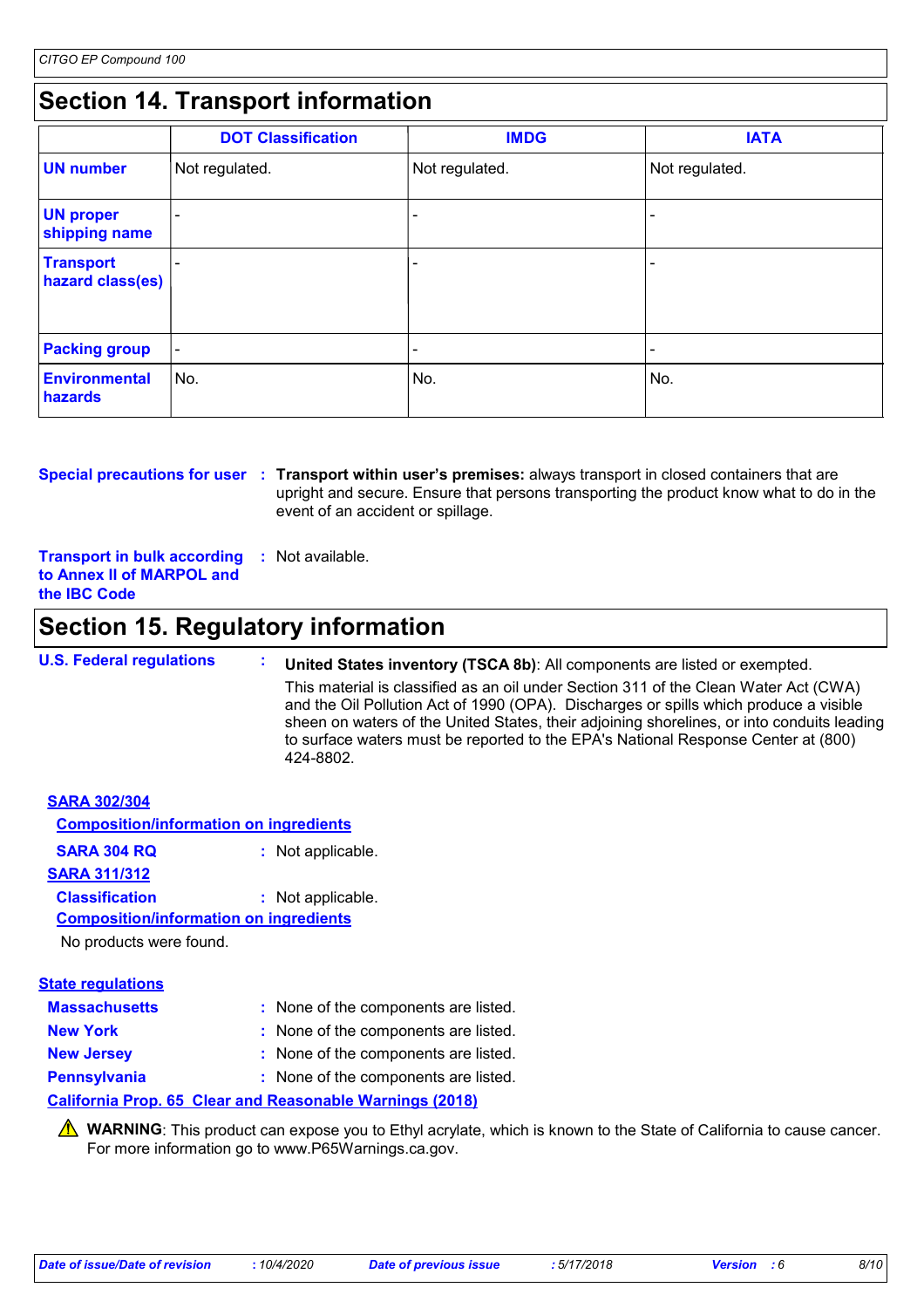### **Section 15. Regulatory information**

| ັ                                | ◢                                                                                  |               |                                          |                                     |                                              |
|----------------------------------|------------------------------------------------------------------------------------|---------------|------------------------------------------|-------------------------------------|----------------------------------------------|
| <b>Ingredient name</b>           | $\frac{9}{6}$                                                                      | <b>Cancer</b> | <b>Reproductive</b>                      | <b>No significant risk</b><br>level | <b>Maximum</b><br>acceptable dosage<br>level |
| ethyl acrylate                   | < 0.001                                                                            | Yes.          | No.                                      |                                     |                                              |
| <b>International requlations</b> |                                                                                    |               |                                          |                                     |                                              |
| <u>Inventory list</u>            |                                                                                    |               |                                          |                                     |                                              |
| <b>United States</b>             |                                                                                    |               | : All components are listed or exempted. |                                     |                                              |
| <b>Australia</b>                 |                                                                                    |               | All components are listed or exempted.   |                                     |                                              |
| <b>Canada</b>                    |                                                                                    |               | All components are listed or exempted.   |                                     |                                              |
| <b>China</b>                     | Not determined.                                                                    |               |                                          |                                     |                                              |
| <b>Europe</b>                    | All components are listed or exempted.                                             |               |                                          |                                     |                                              |
| <b>Japan</b>                     | Japan inventory (ENCS): Not determined.<br>Japan inventory (ISHL): Not determined. |               |                                          |                                     |                                              |
| <b>Malaysia</b>                  | Not determined.                                                                    |               |                                          |                                     |                                              |
| <b>New Zealand</b>               | : All components are listed or exempted.                                           |               |                                          |                                     |                                              |
| <b>Philippines</b>               | : All components are listed or exempted.                                           |               |                                          |                                     |                                              |
| <b>Republic of Korea</b>         |                                                                                    |               | : All components are listed or exempted. |                                     |                                              |
| <b>Taiwan</b>                    | Not determined.                                                                    |               |                                          |                                     |                                              |
| <b>Thailand</b>                  | Not determined.                                                                    |               |                                          |                                     |                                              |
| <b>Turkey</b>                    | Not determined.                                                                    |               |                                          |                                     |                                              |
| <b>Viet Nam</b>                  | Not determined.                                                                    |               |                                          |                                     |                                              |
|                                  |                                                                                    |               |                                          |                                     |                                              |

### **Section 16. Other information**

#### **National Fire Protection Association (U.S.A.)**



**Reprinted with permission from NFPA 704-2001, Identification of the Hazards of Materials for Emergency Response Copyright ©1997, National Fire Protection Association, Quincy, MA 02269. This reprinted material is not the complete and official position of the National Fire Protection Association, on the referenced subject which is represented only by the standard in its entirety.**

**Copyright ©2001, National Fire Protection Association, Quincy, MA 02269. This warning system is intended to be interpreted and applied only by properly trained individuals to identify fire, health and reactivity hazards of chemicals. The user is referred to certain limited number of chemicals with recommended classifications in NFPA 49 and NFPA 325, which would be used as a guideline only. Whether the chemicals are classified by NFPA or not, anyone using the 704 systems to classify chemicals does so at their own risk.**

#### **Procedure used to derive the classification**

|                                   | <b>Classification</b> | <b>Justification</b> |
|-----------------------------------|-----------------------|----------------------|
| Not classified.                   |                       |                      |
| <b>History</b>                    |                       |                      |
| <b>Date of printing</b>           | : 10/4/2020           |                      |
| Date of issue/Date of<br>revision | : 10/4/2020           |                      |
| Date of previous issue            | : 5/17/2018           |                      |
| <b>Version</b>                    | $\div$ 6              |                      |